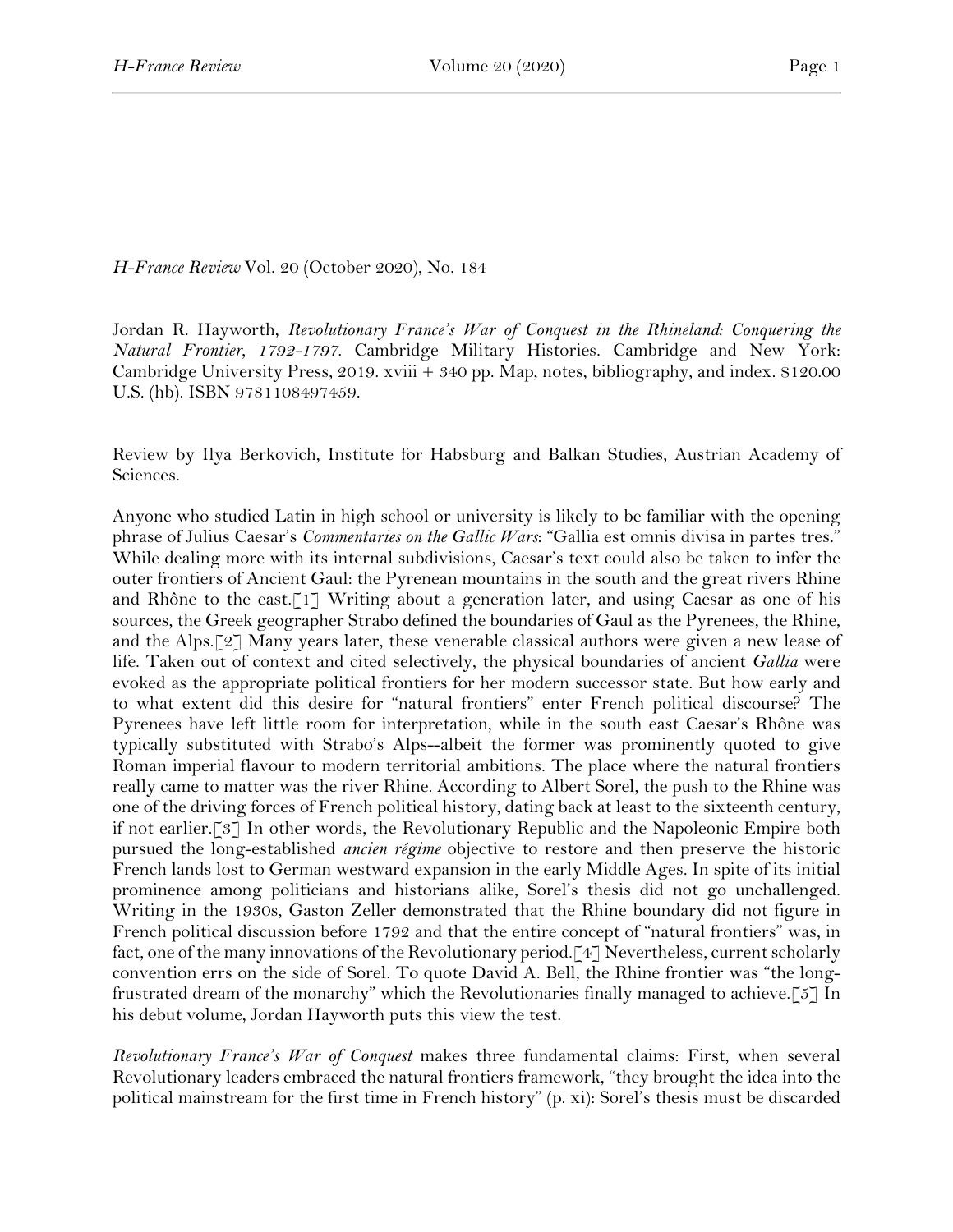for good. Second, while natural frontiers did come to play a noticeable role in French military strategy, "practical and more conventional military concerns often predominated" (p. xi). Subsequently it became a more dominant concern contributing to the prolongation of the war and the overall failures in the German theatre in 1796. Third, the debate of the natural frontiers question did not unite the warring political factions. Rather, it caused further conflict and political strife which served to undermine the French Republic, contributing to the overall failure of its democratic experiment.

These arguments are presented by means of a chronological narrative which artfully weaves together two strands: the debates of the French policymakers in Paris, and the operations of the French forces along the Rhine front. Standing out is the first chapter in which Hayworth reexamines the supposed old-regime roots of the "natural frontiers" by revisiting the evidence discussed by Sorel, Zeller, and, more recently, Peter Sahlins.[6] Medieval, Renaissance, and Early Modern intellectuals did make parallels between ancient Gaul and the kingdom of France, and a few did advocate for French expansion eastward. However, when it came to actual politics, writings such as Pierre Dubois's *On the Recovery of the Holy Land* (c. 1306) or Jean le Bon's *The Rhine to the King* (1568) fell on deaf ears.<sup>[7]</sup> French monarchs and statesmen could be opportunistic or even predatory, but their aims were guided by "pragmatism and self-interest" rather than "mystical conceptions of national history and ideology" (p. x). Cardinal Richelieu, widely regarded as the father of the French *raison d'etat*, is a good example. Richelieu welcomed a permanent French foothold on the Rhine in order to project power into Germany. The eventual conquest of Alsace did offer France a military corridor into the Holy Roman Empire, but this was only part of a broader strategy of alliances, subsidies and control over key fortresses. The Treaty of Münster in 1648 saw France relinquish its other conquests in the region. According to Hayworth, this geopolitical trend of trading wider territorial conquests for "more modest" but surer "gains and compensations" remained essentially unchanged until the fall of the Old Regime (p. 21). Stressing rational and natural forces, the new Enlightenment discourse did eventually contribute to the development of the *limites naturelles* by suggesting that natural frontiers make for more logical borders between states then those determined by old wars and dynastic treaties. Nevertheless, one still needed to have a revolution to give these ideas any political traction whatsoever.

The main part of the book can be divided into two halves. Chapters two to four tell a more familiar story. Following the early upheavals of 1789, the new French regime was clearly set on peace. Prompted by the Nootka crises, in May 1790 the National Assembly even issued a formal declaration disowning foreign conquests. However, less than two years later, war was declared against the Habsburg Monarchy. Tim Blanning and David Bell have produced excellent accounts of this spectacular political U-turn. Hayworth's contribution to our understanding of the outbreak of the French Revolutionary Wars and their first three campaigns is by unravelling the convoluted way in which France's wartime strategy developed. Whilst marketed primarily as a military history, Hayworth's volume is in fact a superb example of an intellectual history of war. Hayworth agrees with previous scholarship that, although it was also prompted by presence of *émigré* forces in the Rhineland, the initial decision to go to war was inspired by the militant republicanism of Pierre Brissot. Together with the other Girondins, Brissot believed that a short victorious war would unite and reinvigorate the French nation, while helping to export revolution to Europe. The failure of the first offensive into the Austrian Netherlands in spring 1792 was followed by the successful repulse of the allied invasion from the east, bringing the troops of the newly declared republic to the middle Rhine for the first time. Nevertheless, the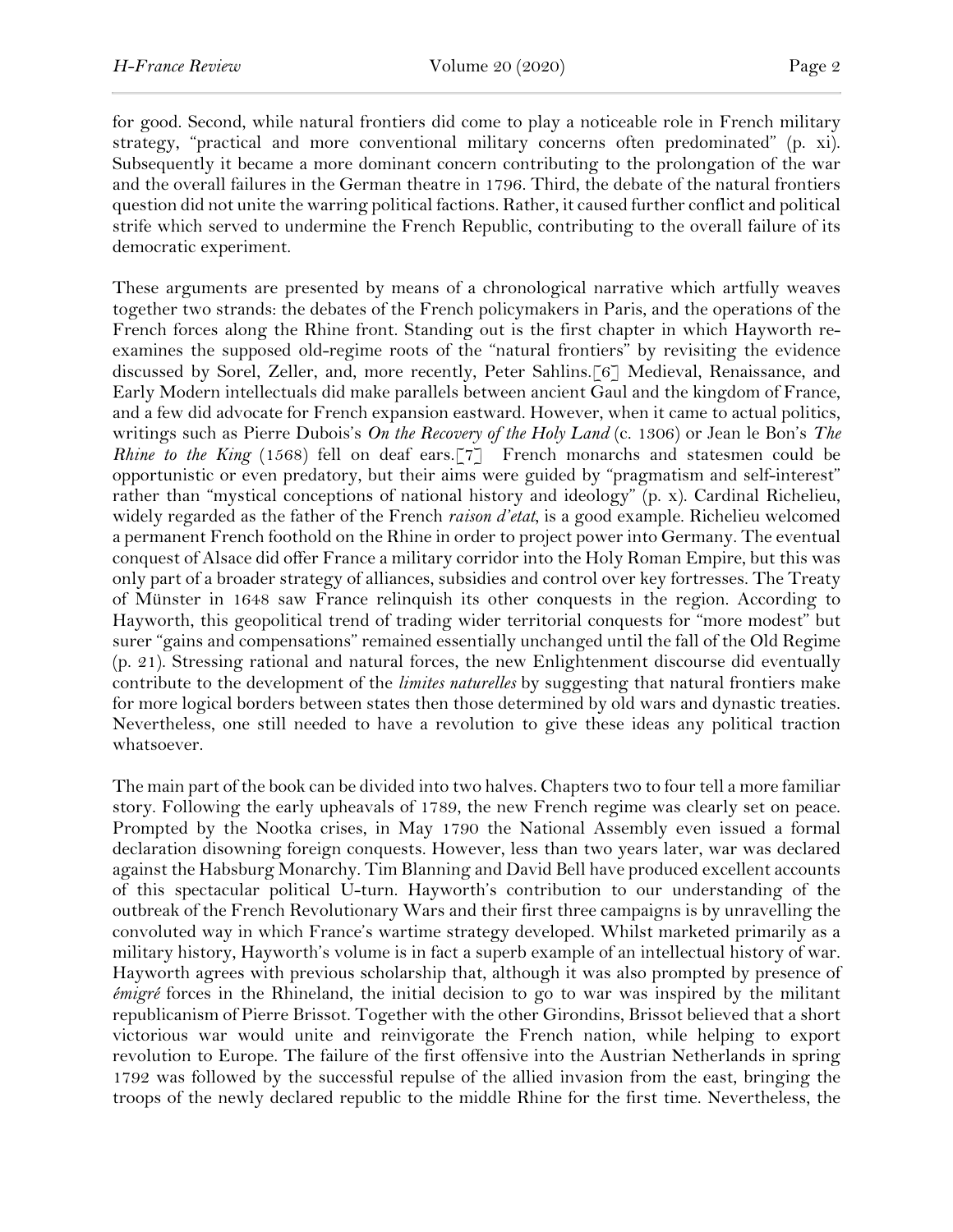experience of the first campaign forced the Revolutionaries to rethink their aim. "[W]ar of liberation [wa]s replaced by war of expansion" (p. 66). This was to be achieved by setting *réunions*: friendly republics, which were--naturally--to remain under French tutelage until their population was judged sufficiently free to govern itself. Renewed allied offensive from the north in early 1793 prompted the creation of the Committee of Public Safety which was soon to fall under Maximilien Robespierre. From 1790, Robespierre consistently argued against the war and the dangers of reckless foreign expansion (pp. 40, 55, 58, 69 82, and 89). Charged with dragging France into a desperate conflict, the Girondins were sent to the Guillotine and in March 1794 they were followed by Anacharsis Clootz, a Francophile Prussian ex-pat who was one of the few contemporaries of note supporting French expansion to the Rhine before 1792. A radical at home, Robespierre's war aims were more consistent with traditional old-regime strategy: France should not over-exert herself. Annexation of key frontier areas was acceptable as long as it strengthened France's borders. As for the rest of the occupied enemy lands, they should be kept as bargaining chips for the peace to come and in the meantime their resources should be exploited to support the French war machine. These ideas were shared by Lazare Carnot who followed them also after Robespierre's downfall in the Thermidor coup.

The Thermidorian reaction corresponded with French victory in the Low Countries. Too many accounts of the Revolutionary Wars jump from the glorious summer of 1794 to the meteoric rise of Napoleon during the Italian campaign of 1796, neglecting other events. Contemporary French policymakers did not have the benefit of this hindsight. For them, Germany remained the main theatre of operations, and larger forces were committed to it in the expectation that the conflict would be decided there. Chapters five to eight of Hayworth's book cover this very period. His use of archival sources is particularly effective here, revealing the toxic dynamics which developed within the armies of the Republic. Raised under the motto *la patrie est en danger*, the French soldiers, who were now lining the Rhine from the Alps to the North Sea, expected an imminent end to the war. However, France's foreign policy was now controlled by Jean-François Reubell and Charles-François Delacroix, who insisted on a "glorious peace" in which the Rhine was to become France's new frontier (p. 269). The next campaign ended in a stalemate: the remaining allied fortresses on the west bank were taken, but the French armies failed to press across the river. Ironically, the separate peace with Prussia, signed in Basel in April that year, brought little relief as it substantially limited the area from which the French could draw supplies (p. 159). Already in 1794 it was becoming harder to sustain French armies from requisitions alone. Failure to gain new territory in 1795 brought a logistical crisis. Discipline was undermined, as the hungry and disenchanted soldiers compensated themselves by pillage and rape, often with the collusion of their officers, who kept their fair share of the spoils. The weakened French armies invaded Germany again in summer 1796, penetrating deep into Bavaria, only to be defeated and rolled back to the Rhine by the Habsburg army under the young and talented Archduke Charles.[8]

This defeat exacerbated previous problems. The loyalty of the French troops now lay firmly with their commanders rather than with the Republican regime, which was sending its men into battle without ensuring that they were paid and fed. The balance of power between civilian and military authorities became reversed. Previously, representatives-on-mission made quick work of defiant generals by sending them to trial and execution. Now, the generals become simply dismissive. Already in December 1795, General Jourdan had signed an armistice with the Austrians, before receiving permission from the newly established Directory (p. 208). One of the most amusing parts of Heyworth's book tells how Lazare Hoche, who was put in command of the defeated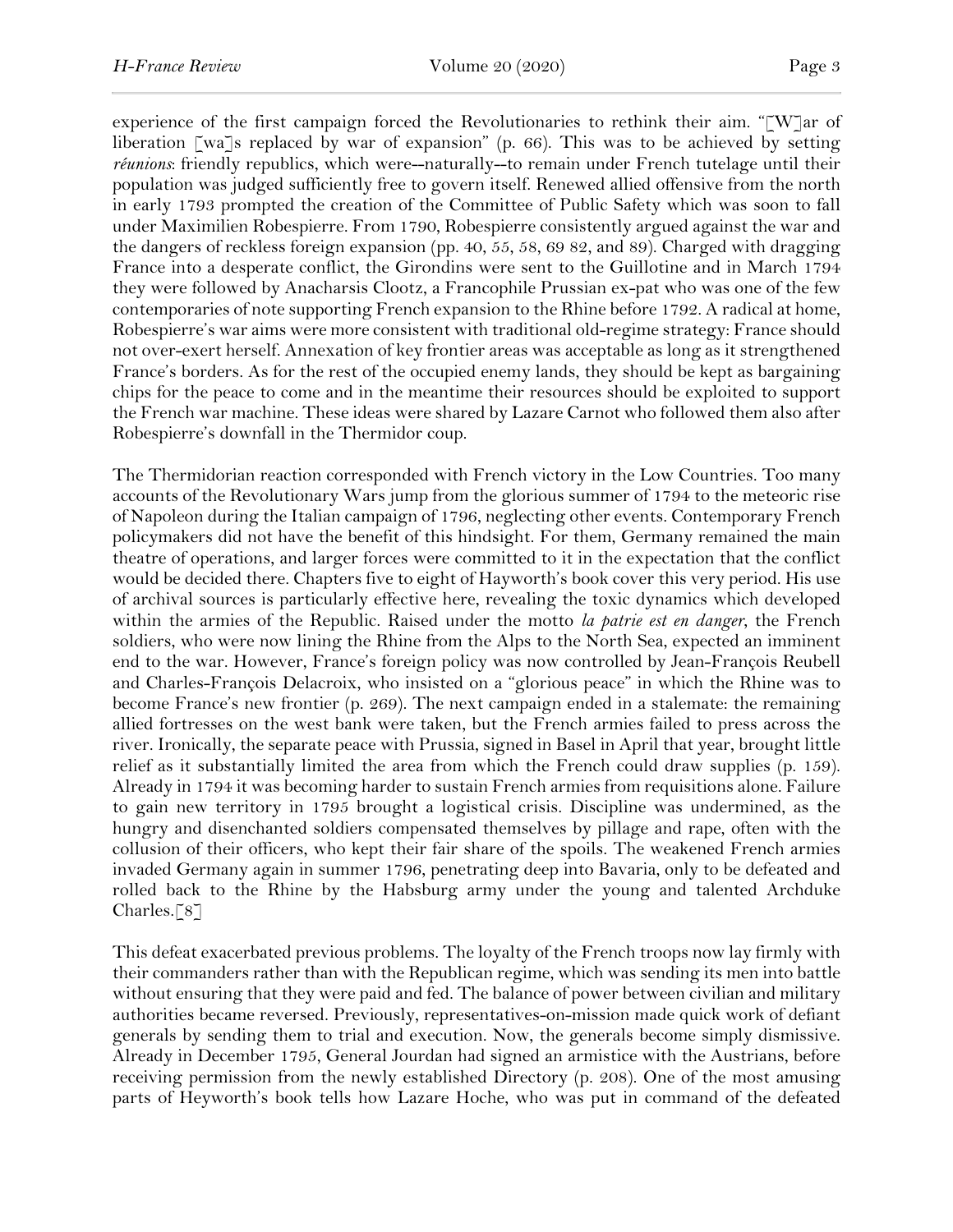*Sambre et Meuse* army, worked to create himself a Cisrhenan Republic while openly flaunting instructions from Paris. Hoche was more concerned not to fall behind Napoleon, who was already establishing his own republics in Northern Italy (pp. 290-92). Having carved their military fiefdom in the occupied lands, the generals now became embroiled in politics. Unhappy with the elections of April 1797, which gave monarchist delegates a majority in the Council of the Five Hundred, three of the Directors (including Reubell) made a pact with Hoche to purge the legislature. One of the victims of the resulting Coup of 18 Fructidor was Carnot, who had played a moderating influence on Republican foreign policy since 1793. With Carnot in exile, the proponents of the "glorious peace" got their way. The Treaty of Campo Formio gave the Republic the Rhine frontier, but this came at a price. Whatever was left of France's politics now lay at the mercy of her warlords. Edmund Burke's early warning about what would come of the Revolution could not have rung truer.[9]

As my readers will surely gather, I think Hayworth has produced a fine volume. Considering the complexity of the events described in the two-pronged narrative, the account is lucid, and the arguments are easy to follow and consistently carried through. Had it been a research monograph dealing with the "natural frontiers" alone, I would have stopped here. However, since Hayworth has written one of the best histories of the First Coalition War currently available on the market, I would like to suggest two points which I hope Hayworth would like to address in more detail in his future publications. The first is whether the initial decision to declare war against the Habsburg Monarchy was also prompted by recent events in the north: the Brabant Revolution of 1789 and the fate of the short-lived United Belgian States (*États-Belgiques-Unis*/ *Verenigde Nederlandse Staten*). Revolution in the Austrian Netherlands started when a small but well organised army of political exiles, commanded by a retired Habsburg colonel, entered the province. Their initial success against Imperial troops provoked a general uprising in which many of the locally recruited Walloon soldiers went over to the rebel side.[10] It was clearly not a good idea to dismiss *émigré* armies, no matter how small, especially if they had pre-existing links to the local military. Further lessons offered by the Belgian Revolution were the danger of internal division and of foreign intervention. While being a simplification of more complex political dynamics, crackdown by the *Statists* on the more liberal-minded *Vonckists* prompted the latter to prefer the return of a mildly reformist Austrian rule rather than to accept a regime of their conservative countrymen. The successful Habsburg invasion of autumn 1790, demonstrated that old-regime monarchies were quite capable of enforcing political restoration whilst exploiting local differences.[11] With this in mind, perhaps, the decision for pre-emptive strike against the Royalists and the Habsburgs might not appear so outlandish. However, more research in the French legislative debates is required to determine whether these considerations also figured before the declaration of war in April 1792.

In his analysis of the peace treaty with Prussia (pp. 155-159 and 199), Hayworth rightly points to the growing prominence of the "natural frontiers" concept in French diplomacy in 1795. However, the wording of the treaty was still vague. According to Article 3, Prussian territories on the west of the Rhine were to remain under French control until their fate would be determined by a general peace with the Holy Roman Empire. In case of French expansion to the Rhine, secret Article 2 guaranteed that the Republic would help Prussia to receive adequate indemnity for any lost territory, although the nature of this compensation was left unsaid. However, Basel witnessed two further treaties that year--with Spain and with the Landgraviate of Hesse Kassel. Signed on August 28, 1795, the text of the latter treaty makes for an interesting comparison. Among the possessions of landgrave was the lower County of Katzenelnbogen,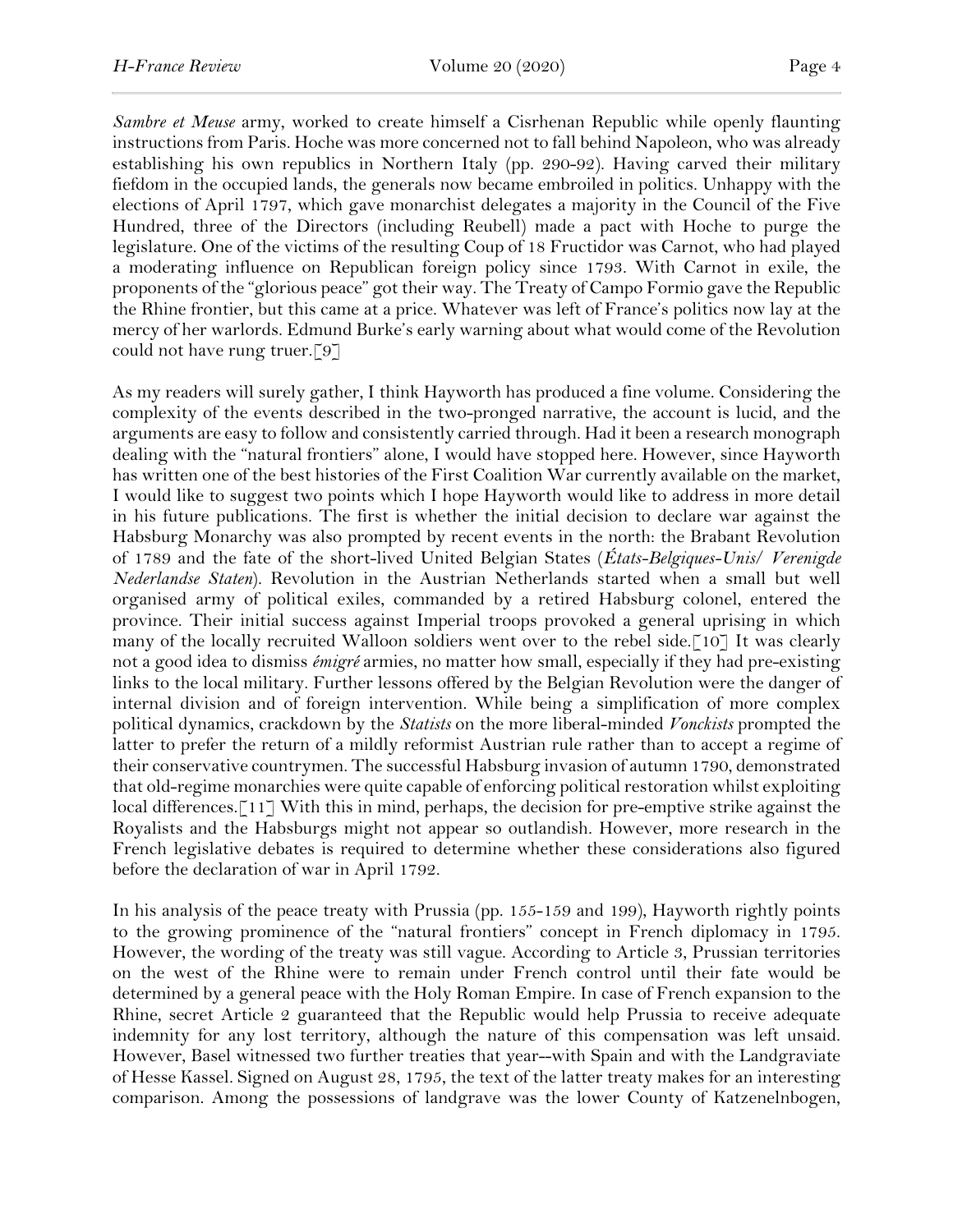which included an enclave on the west bank of the Rhine, centred around the town of Sankt Goar. Above it stood the strong fortress of Rheinfels, renowned for its successful defence against the armies of Louis XIV in 1692-93. In November 1794, the fortress was fully furnished and ready for siege, but its governor panicked at the French approach and evacuated the garrison east of the river without a fight. This area is referred to specifically in the Third Treaty of Basel. Repeating the conditions of the earlier treaty with Prussia, Article 5 determined that the fortress, the town, and the part of the Lower County of Katzenelnbogen west of the Rhine were to remain under French occupation until a general peace settlement in Germany was concluded. The secret Articles 1 and 2 are even more specific. If France was to have the west bank of the Rhine, Hesse Kassel may compensate itself from the ecclesiastical territories on the east bank. Furthermore, France was to help Hesse Kassel to acquire the enclaves of Amöneburg and Fritzlar from the Electorate of Mainz, whose Prince-Archbishop happened to be the Archchancellor of the Holy Roman Empire.<sup>[12]</sup> In other words, it appears that, with the growth of the French desire to retain the west bank no matter what, its diplomates started to ponder more seriously how (and at whose expense) they could mollify their future neighbours across the river, when peace was to come.

Finally, I remain unconvinced about the role which the "natural frontiers" came to play in undermining the French democratic experiment. Without going too deep into counterfactual scenarios, I agree that an earlier peace on more moderate terms would have contained the rise of the warlords, resulting in a longer survival of the republican regime. If one is to take the programme of the early Revolutionaries, however, they were not just instituting a new form of government but a new system of values. The *Declaration of the Rights of Man and of the Citizen* did not stop at the radical expansion of political participation, but also established certain unassailable rights, which changed forever the relationship between the individual and the state. Unfortunately, these soon became irreconcilable with the growing use of indiscriminate violence, which was first condoned, then sanctioned and, eventually, celebrated. According to one prominent historian, the Reign of Terror "was but 1789 but with a higher body count." $\lceil 13 \rceil A$ less determinist interpretation would point to the misguided decision to go to war, which sets France on a downward spiral toward political brutality and internal conflict. Whether one prefers 1789, 1792 or 1793, the *mitraillades* of Lyon, the *noyades* in Nantes and the harrowing of the Vendée by the *colonnes infernales*, compromised France's new politics well before her troops reached the Rhine in late 1794. In his final paragraph, Hayworth justly calls the subsequent conquest of the natural frontiers "revolutionary" and "a key dimension in French foreign policy and warfare" (p. 310). But to conclude the entire book by saying that "It was also one of the Revolution's most unfortunate ideas" (p. 310) is somewhat exaggerated.

## NOTES

[1] Gaius Julius Caesar, *De bello Gallico*, I.1.1-7.

[2] Strabo, *Geographica*, II.5.28.

[3] Albert Sorel, *L'Europe et la révolution française, première partie: les mœurs politiques et les traditions*, 2nd edition (Paris: Plon, 1887), 244-336, in particular see: pp. 245, 248, 258-60.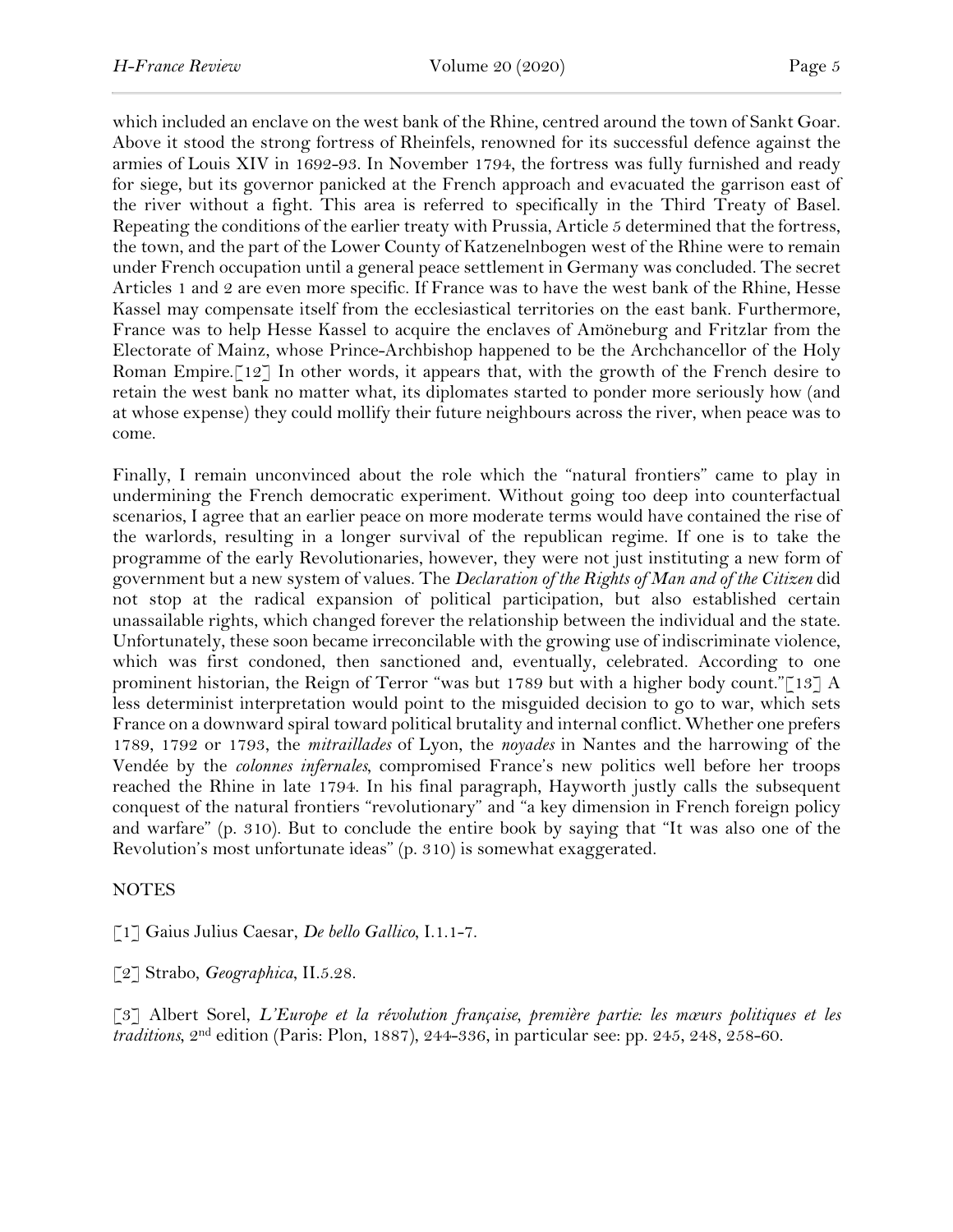[4] Gaston Zeller, *La France et l'Allemagne depuis dix siècles* (Paris: Colin, 1932), 153-55; Gaston Zeller, "La Monarchie d'ancien régime et les frontiers naturelles," *Revue d'histoire moderne* 8 (1933): 305-33.

[5] David A. Bell, *The First Total War: Napoleon's Europe and the Birth of Warfare as We Know It* (Boston and New York: Houghton Mifflin, 2007), 194.

[6] Peter Sahlins, "Natural Frontiers Revisited: France's Boundaries since the Seventeenth Century," *American Historical Review* 95 (1990): 1423-51.

[7] Pierre Dubois, *De Recuperatione Terre Sancte: Traité de politique générale*, ed. Charles-Victor Langlois (Paris: Alphonse Picard, 1891); Jean le Bon, "Le Rhin au roy" reprinted in: Auguste Benoit, ed., *Notice sur Jean Le Bon, médecin du cardinal de Guise*, (Paris: Martin, 1879).

[8] For a good account in English of this campaign from an Austrian perspective, see: Lee W. Eysturlid, *The Formative Influences, Theories and Campaigns of the Archduke Carl of Austria*, Contributions to Military Studies 202 (Westport, CT and London: Greenwood Press, 2000), 69- 83.

[9] Edmund Burke, *Reflection on the Revolution in France* (London: Dodsley, 1790), 317-18.

[10] Jane C. Judge, *The United States of Belgium: The Story of the First Belgian Revolution* (Leuven: Leuven University Press, 2018), 144. For concrete archival evidence on mass desertions from the Habsburg *régiments nationaux*, see my forthcoming "Military Recruitment in the Habsburg Monarchy 1740-1792," in William Godsey and Petr Mat'a, eds., *The Habsburg Monarchy as a Fiscal-Military State, c. 1648-1815: Contours and Perspectives*, Proceedings of the British Academy (Oxford: Oxford University Press), Chapter 7, (Expected in 2021).

[11] As did the Prussian intervention in the Dutch Republic in 1787, which came to play a role in the outbreak French Revolution itself, see: T. C. W. Blanning, *The French Revolutionary Wars, 1787-1802* (London: Arnold, 1996), 24-27.

[12] Jules de Clerq, *Recueil des traités de la France*, 23 Vols., (Paris: Durant et Pedone Lauriel, 1880-1917), 1: 232-6 and 264-6 for the treaties with Prussia and Hesse Kassel Respectively.

[13] Simon Schama, *Citizens: A Chronicle of the French Revolution* (New York: Knopf, 1989), 447.

Ilya Berkovich Institute for Habsburg and Balkan Studies, Austrian Academy of Sciences ilya.berkovich@oeaw.ac.at

Copyright © 2020 by the Society for French Historical Studies, all rights reserved. The Society for French Historical Studies permits the electronic distribution of individual reviews for nonprofit educational purposes, provided that full and accurate credit is given to the author, the date of publication, and the location of the review on the H-France website. The Society for French Historical Studies reserves the right to withdraw the license for edistribution/republication of individual reviews at any time and for any specific case. Neither bulk redistribution/republication in electronic form of more than five percent of the contents of